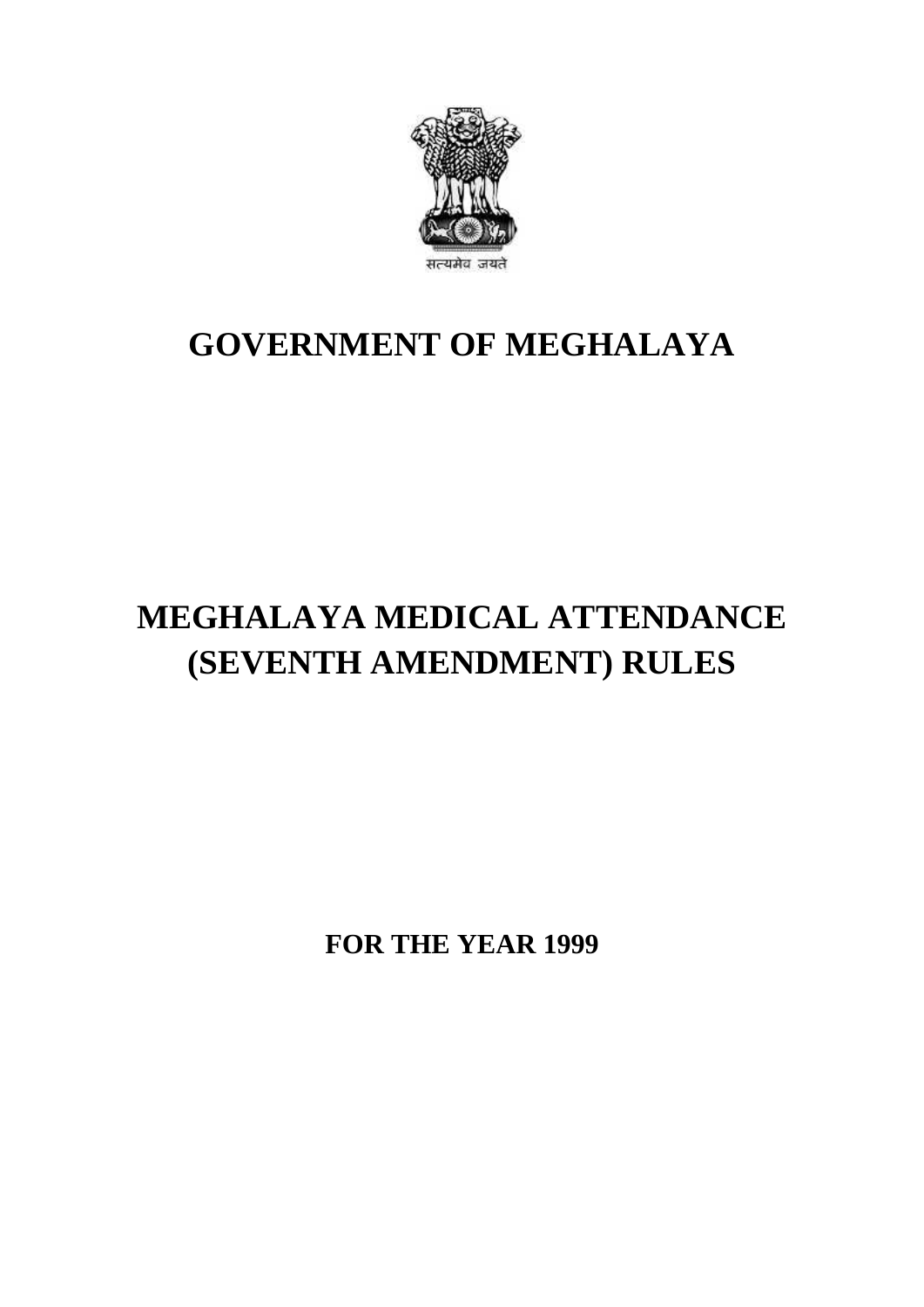### **GOVERNMENT OF MEGHALAYA HEALTH AND FAMILY WELFARE DEPARTMENT**

**….**

ORDERS BY THE GOVERNOR

#### **NOTIFICATION**

#### The  $8^{th}$  October, 1999

NOTIFICATION<br>The 8<sup>th</sup> October, 1999<br>No. Health.136/80/Pt/169:- In exercise of the powers conferred by the proviso to Article 309<br>of the Constitution, the Governor of Meghalaya is pleased to make the following rules furthe to amend the Meghalaya Medical Attendance Rules, 1981, namely:- No. Health.136/80/Pt/169:- In exercise of the powers conferred by the proviso to Article 309 of the Constitution, the Governor of Meghalaya is pleased to make the following rules further to amend the Meghalaya Medical Atte

Medical Attendance (Seventh Amendment) Rules, 1999

(2) They shall come into force at once.

Medical Attendance (Seventh Amendment) Rules, 1999<br>
(2) They shall come into force at once.<br>
2. Addition of new clause to Sub-Rule (3) of Rule 10 – In Sub-Rule (3) of Rule 10 of the<br>
Meghalaya Medical Attendance Rules, 198 clause (ag) shall be added, namely:-

"(ag) Sankara Deva Nethralaya, Beltola, Guwahati, Assam".

A.R. Khongwir, Deputy Secretary to the Govt. of Meghalaya, Health & Family Welfare Department.

….

# Memo No.Health.136/80/Pt/169-A,<br>Copy forwarded to:-

....<br>Memo No.Health.136/80/Pt/169-A, Dt. Shillong, the 8<sup>th</sup> October, 1999<br>Copy forwarded to:-

- 1) The Director of Printing & Stationery, Meghalaya, Shillong for favour of publication<br>
1) The Director of Printing & Stationery, Meghalaya, Shillong for favour of publication<br>
in the Meghalaya Gazette. in the Meghalaya Gazette.
- 2) The Director of Printing & Stationery, Meghalaya, Shillong for favour of publication<br>in the Meghalaya Gazette.<br>2) The Director of Health Services, (MI)/(MCH & FW)/(Research) etc, Meghalaya, Shillong. Shillong. 1) The Director of Printing & Stationer<br>3) in the Meghalaya Gazette.<br>2) The Director of Health Services, (<br>3) All Administrative Departments.<br>4) All Heads of Departments. in the Meghalaya Gazette.<br>
2) The Director of Health S<br>
5) All Administrative Depart<br>
4) All Heads of Departments.
- 
-